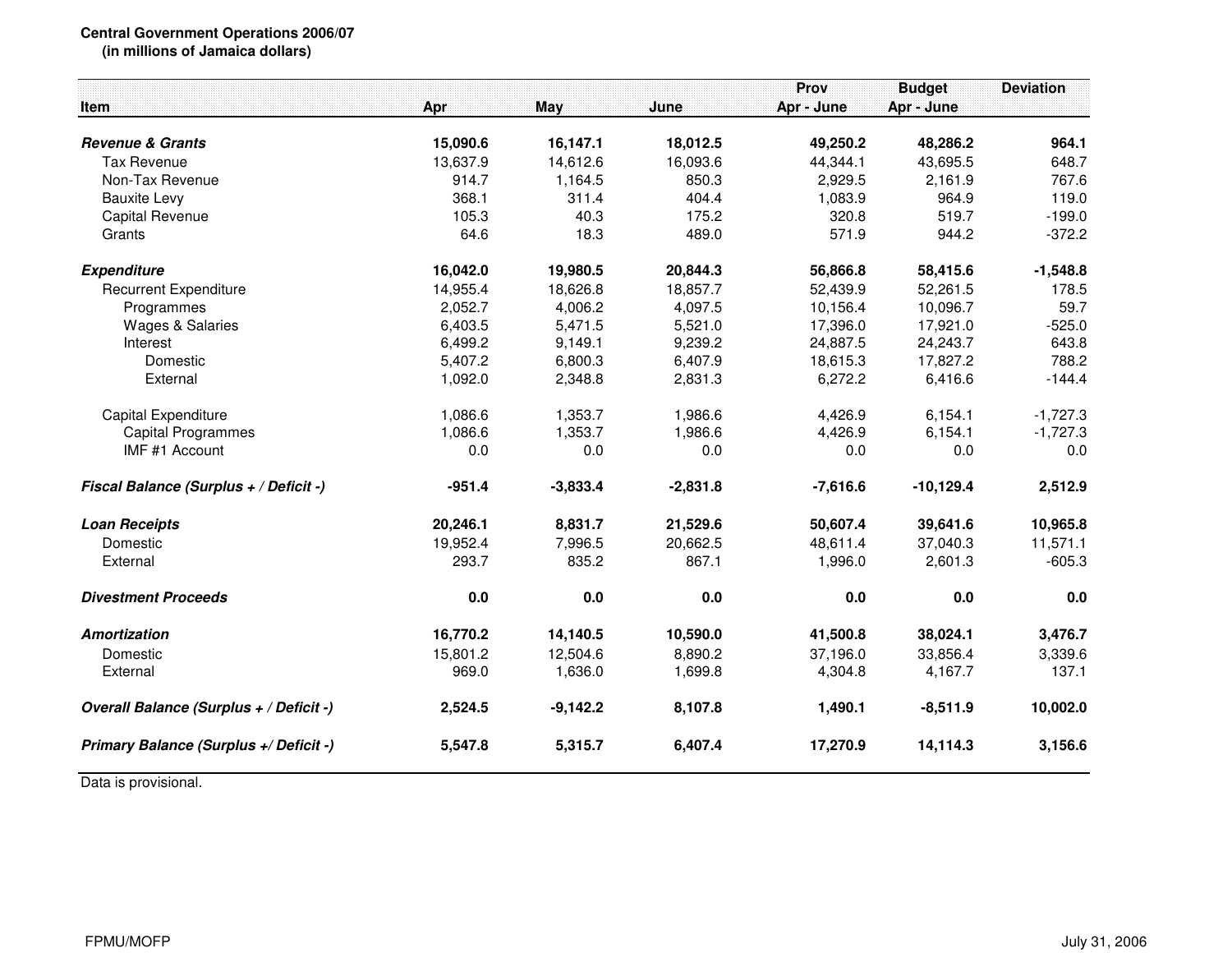## **Revenue Details 2006/07(in millions of Jamaica dollars)**

| <b>Item</b>                 | Apr      | May      | June     | Prov<br>Apr - June | <b>Budget</b><br>Apr - June | <b>Deviation</b> |
|-----------------------------|----------|----------|----------|--------------------|-----------------------------|------------------|
| <b>Revenue &amp; Grants</b> | 15,090.6 | 16,147.1 | 18,012.5 | 49,250.2           | 48,286.2                    | 964.1            |
| <b>Tax Revenue</b>          | 13,637.9 | 14,612.6 | 16,093.6 | 44,344.1           | 43,695.5                    | 648.7            |
| Income and profits          | 5,299.4  | 6,023.5  | 7,267.3  | 18,590.3           | 17,513.9                    | 1,076.4          |
| Bauxite/alumina             | 56.0     | 41.9     | 117.7    | 215.6              | 251.9                       | $-36.3$          |
| Other companies             | 331.4    | 147.8    | 2,671.3  | 3,150.5            | 3,683.8                     | $-533.3$         |
| <b>PAYE</b>                 | 2,712.3  | 3,103.0  | 2,952.4  | 8,767.7            | 9,429.0                     | $-661.2$         |
| Tax on dividend             | 12.2     | 5.5      | 9.6      | 27.3               | 44.3                        | $-17.0$          |
| Other individuals           | 128.3    | 121.2    | 173.1    | 422.5              | 611.2                       | $-188.7$         |
| Tax on interest             | 2,059.3  | 2,604.1  | 1,343.2  | 6,006.6            | 3,493.6                     | 2,513.0          |
| Environmental Levy          | 0.0      | 0.0      | 0.0      | 0.0                | 0.0                         | 0.0              |
| Production and consumption  | 4,734.5  | 4,560.9  | 4,763.1  | 14,058.6           | 14,685.5                    | $-626.8$         |
| <b>SCT</b>                  | 212.7    | 179.7    | 210.3    | 602.6              | 1,150.7                     | $-548.1$         |
| Motor vehicle licenses      | 74.8     | 92.9     | 77.2     | 244.9              | 273.5                       | $-28.6$          |
| Other licenses              | 72.9     | 37.4     | 17.4     | 127.6              | 78.8                        | 48.8             |
| Betting, gaming and lottery | 91.3     | 85.1     | 83.6     | 260.0              | 283.1                       | $-23.1$          |
| <b>Education Tax</b>        | 624.2    | 709.7    | 733.2    | 2,067.2            | 2,208.3                     | $-141.1$         |
| Contractors levy            | 51.5     | 52.1     | 45.1     | 148.6              | 118.5                       | 30.2             |
| GCT (Local)                 | 2,933.0  | 2,811.3  | 2,741.5  | 8,485.8            | 8,495.7                     | $-9.9$           |
| Stamp Duty (Local)          | 674.3    | 592.7    | 855.0    | 2,122.0            | 2,076.9                     | 45.1             |
| <b>International Trade</b>  | 3,604.0  | 4,028.2  | 4,063.1  | 11,695.2           | 11,496.1                    | 199.1            |
| <b>Custom Duty</b>          | 1,123.9  | 1,204.7  | 1,357.3  | 3,685.9            | 4,007.3                     | $-321.4$         |
| <b>Stamp Duty</b>           | 79.5     | 93.0     | 68.0     | 240.5              | 235.3                       | 5.2              |
| <b>Travel Tax</b>           | 185.1    | 224.3    | 176.3    | 585.7              | 596.8                       | $-11.1$          |
| GCT (Imports)               | 1,528.1  | 1,738.6  | 1,777.0  | 5,043.7            | 5,000.3                     | 43.4             |
| SCT (Imports)               | 687.4    | 767.5    | 684.4    | 2,139.4            | 1,656.4                     | 483.0            |
| <b>Non-Tax Revenue</b>      | 914.7    | 1,164.5  | 850.3    | 2,929.5            | 2,161.9                     | 767.6            |
| <b>Bauxite Levy</b>         | 368.1    | 311.4    | 404.4    | 1,083.9            | 964.9                       | 119.0            |
| <b>Capital Revenue</b>      | 105.3    | 40.3     | 175.2    | 320.8              | 519.7                       | $-199.0$         |
| <b>Grants</b>               | 64.6     | 18.3     | 489.0    | 571.9              | 944.2                       | $-372.2$         |